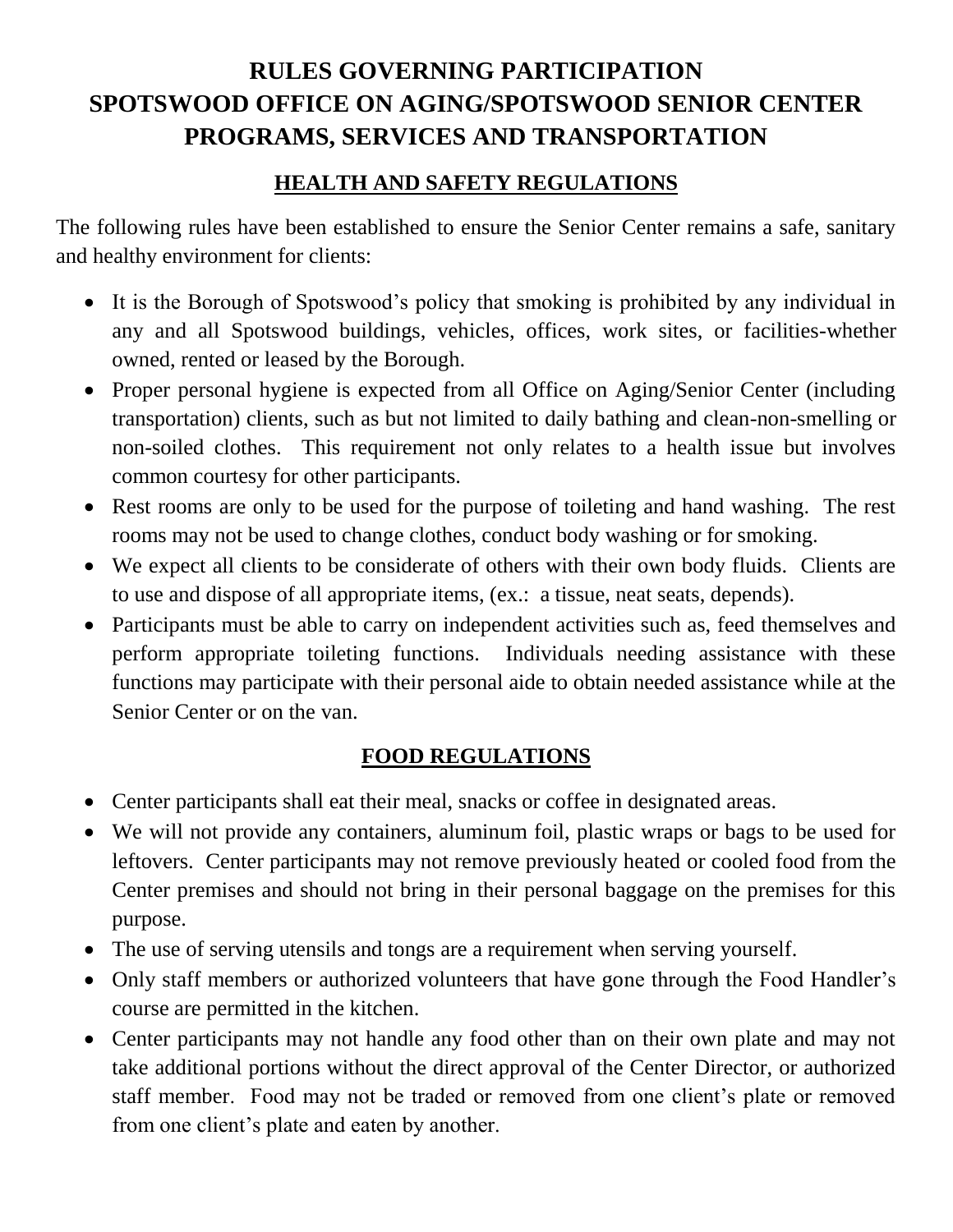### **APPROPRIATE BEHAVIOR**

To assure orderly operations and provide the best possible environment, the Borough expects participants to follow rules of conduct that will protect the interests, health, and safety of all participants and the public. Disruptive behavior is defined as that activity which impinges on the rights, privacy or physical and/or emotional well-being of others. It is not possible to list all forms of behavior that are considered unacceptable, but the following will serve as examples of unacceptable or disruptive behaviors:

- Consumption of alcohol and/or the use of a controlled dangerous substance without medical authorization on the premises or vehicle.
- Interacting with disrespect toward other persons for any reason including harassment or discrimination based upon race, color, creed, religion, age, disability, gender, sexual orientation or national origin.
- Use of profanity, verbal, emotional or physical threats or abuse.
- Physical violence, non-consenting touching or destructive behavior. Any time a client is physical violent; they will immediately be suspended and removed from the activity, premises, or bus. This may be sufficient cause for termination for use of services and facilities.

## **ENFORCEMENT OF RULES**

An individual **NOT** following the rules and regulations governing participation and the use of services:

In the event a client poses either a health risk or causes disruption of the general practices in using the service, the client (if competent) or a responsible party (caregiver or social worker) shall be notified. Each incident of disruption shall be examined for appropriate action to be taken. The severity of the disruption will be reviewed when determining any restrictions or corrective measures to be imposed. A "cooling off" period may be imposed to allow management time to review the situation and take appropriate action during which time the client (s) involved may be required to stay away from each other. Documentation of any incident or disruptive event will be made and kept on file at the Senior Center in the Director's office.

If a client had three (3) documented verbal or written warnings issued; depending on the severity of the situation, the client may be suspended or terminated from use of services. Before a client may return to the site from a suspension, the client must be willing to sign an agreement that the client will discontinue the inappropriate behavior and the client also understands continued inappropriate behavior could mean formal termination from participation in Center activities and use of services.